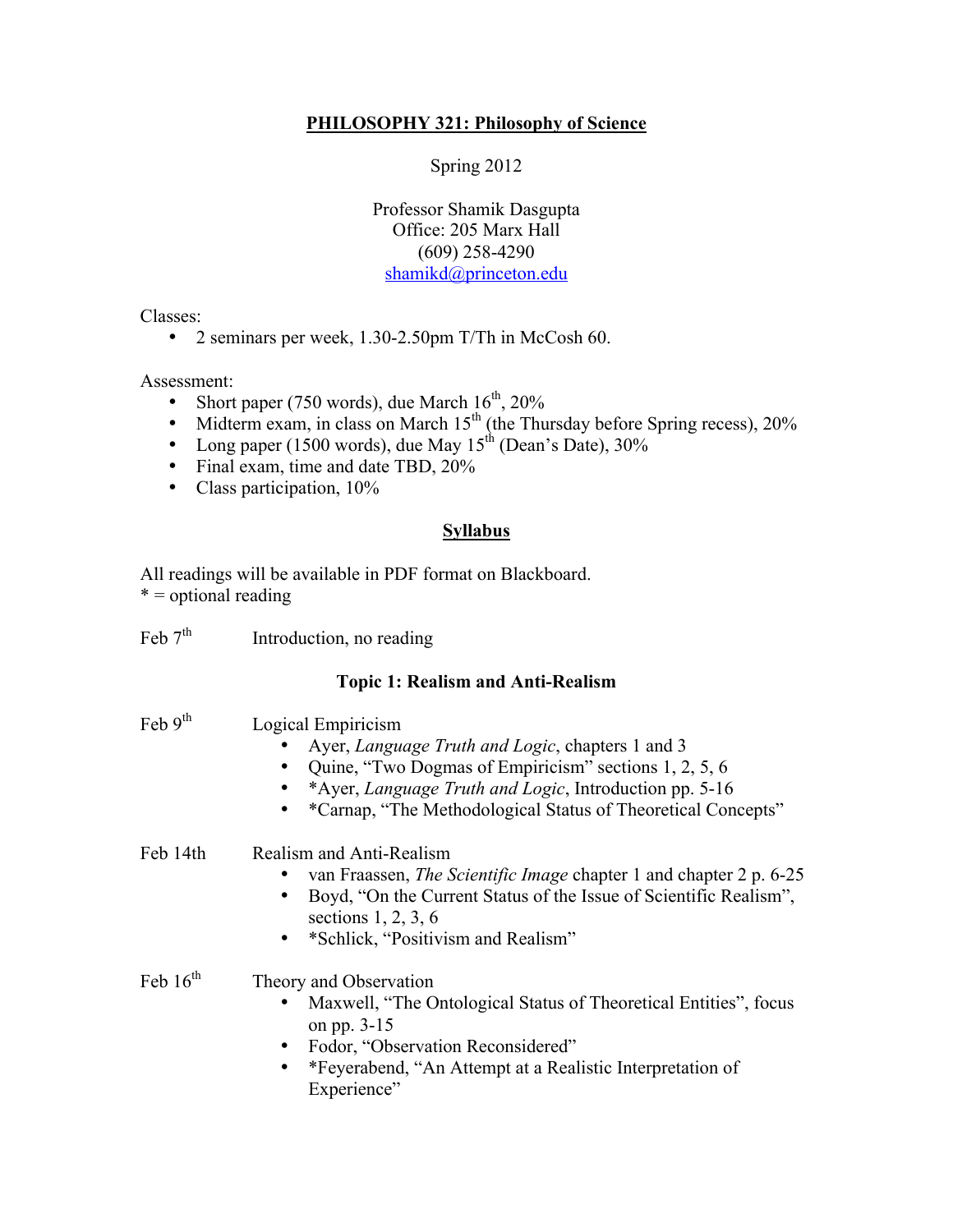## **Topic 2: Confirmation**

| Feb $21st$                                         | Hume's Problem<br>Salmon, "An Encounter with David Hume"<br>*Salmon, The Foundations of Scientific Inference, pp. 1-54                                                                                                                                  |  |  |
|----------------------------------------------------|---------------------------------------------------------------------------------------------------------------------------------------------------------------------------------------------------------------------------------------------------------|--|--|
| Feb $23rd$                                         | Early Confirmation Theory<br>Hempel, "Studies in the Logic of Confirmation 1", sections 1-5<br>$(focus on 3-5)$<br>Goodman, Fact, Fiction and Forecast chapter 3<br>$\bullet$<br>*Hempel, "Studies in the Logic of Confirmation 2", sections 7 and<br>8 |  |  |
| Feb 28 <sup>th</sup>                               | Popper<br>Popper, "Science: Conjectures and Refutations"<br>Newton-Smith, The Rationality of Science, chapter 3                                                                                                                                         |  |  |
| March $1st$                                        | Bayesianism 1<br>Strevens, Notes on Bayesian Confirmation Theory, chapters 1-5                                                                                                                                                                          |  |  |
| March $6th$                                        | Bayesianism 2<br>Strevens, Notes on Bayesian Confirmation Theory, chapters 7-8                                                                                                                                                                          |  |  |
| <b>Topic 3: The Metaphysics of Laws and Chance</b> |                                                                                                                                                                                                                                                         |  |  |
| March $8th$                                        | Laws<br>Loewer, "Humean Supervenience"<br>Beebee, "The Non-Governing Conception of Laws of Nature"<br>*Lewis, <i>Philosophical Papers: Volume 2</i> , Introduction                                                                                      |  |  |
| March $13th$                                       | Chance<br>Gillies, <i>Philosphical Theories of Probability</i> , pp. 88-105, 113-136                                                                                                                                                                    |  |  |
| March $15th$                                       | <b>MIDTERM EXAM</b>                                                                                                                                                                                                                                     |  |  |
| <b>SPRING RECESS</b>                               |                                                                                                                                                                                                                                                         |  |  |
| March $27th$                                       | Lewis on Chance<br>Loewer, "David Lewis' Humean Theory of Objective Chance"<br>Lewis, "Humean Supervenience Debugged"<br>$\bullet$<br>*Briggs, "The Anatomy of the Big Bad Bug"                                                                         |  |  |
| <b>Topic 4: The Direction of Time</b>              |                                                                                                                                                                                                                                                         |  |  |

March 29<sup>th</sup> Temporal symmetry and thermodynamics